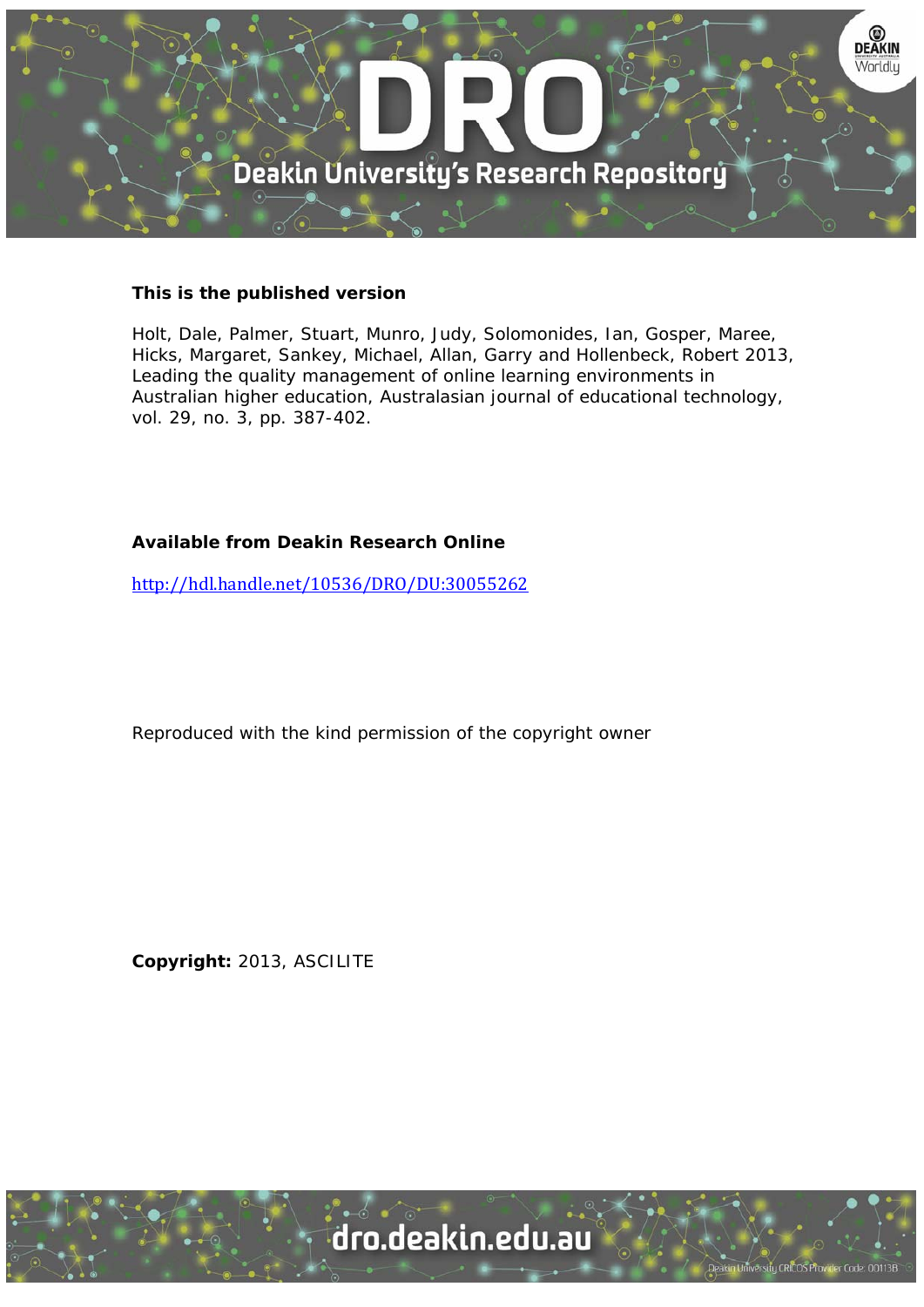

# **Leading the quality management of online learning environments in Australian higher education**

**Dale Holt, Stuart Palmer, Judy Munro** Deakin University, Australia

**Ian Solomonides, Maree Gosper** Macquarie University, Australia

#### **Margaret Hicks**

University of South Australia, Australia

#### **Michael Sankey**

University of Southern Queensland, Australia

#### **Garry Allan and Robert Hollenbeck**

RMIT University, Australia

The paper presents the findings of the first year of a nationally funded Australian Learning and Teaching Council (ALTC) project on the quality management of online learning environments by and through distributed leadership. The project is being undertaken by five Australian universities with major commitments to online and distance education. Each university, however, has a distinctive location, history and profile in the sector. The first year of the project has seen the development of a quality management framework with six interrelated elements. The framework is being applied, refined and validated in the second year of the project. Allied with the development of the framework, was the conduct of focus groups at each of the five partner institutions in the middle of the first year. These focus groups composed a range of staff involved collectively in the leadership of the organisation's online learning environment. Prominence was given to the nature and value of strategic planning, due diligence conducted in selecting and mainstreaming technologies, evaluation approaches informing decision making, and the various relationships between different leadership levels and domains. A number of key issues which emerged relating to the elements identified in the framework are examined.

#### **Introduction**

This paper is based on the outcomes of the first two stages (i.e., year 1) of a nationally funded Australian Learning and Teaching Council (ALTC) leadership project. The project is being undertaken over 2011- 2012 and aims to design and implement a framework that uses a distributed leadership approach for the quality management of online learning environments (OLEs) in Australian higher education. The distributed leadership approach was chosen to enable the development of the framework and in turn to contribute to its implementation. The framework is, therefore, the vehicle for building leadership capacity. The project is drawing upon the combined expertise and strengths of five universities using different learning management systems and approaches to social networking and who are at various stages of deploying their next generation online learning environments. The universities involved represent different groupings of institutions in the sector and each is reliant on disparate leadership groups to successfully implement and sustain their environments. To date, the project has identified six elements which constitute a quality management framework. These elements are presented. Additionally, two leadership focus groups are being conducted in 2011. The first completed leadership focus group explored key issues relating to the elements of the framework and distributed leadership capacities, and these are examined in this paper. The second year of the project will focus on further testing, refinement and validation of the framework with specialised leadership focus groups planned around evaluation, technological innovation and strategic planning.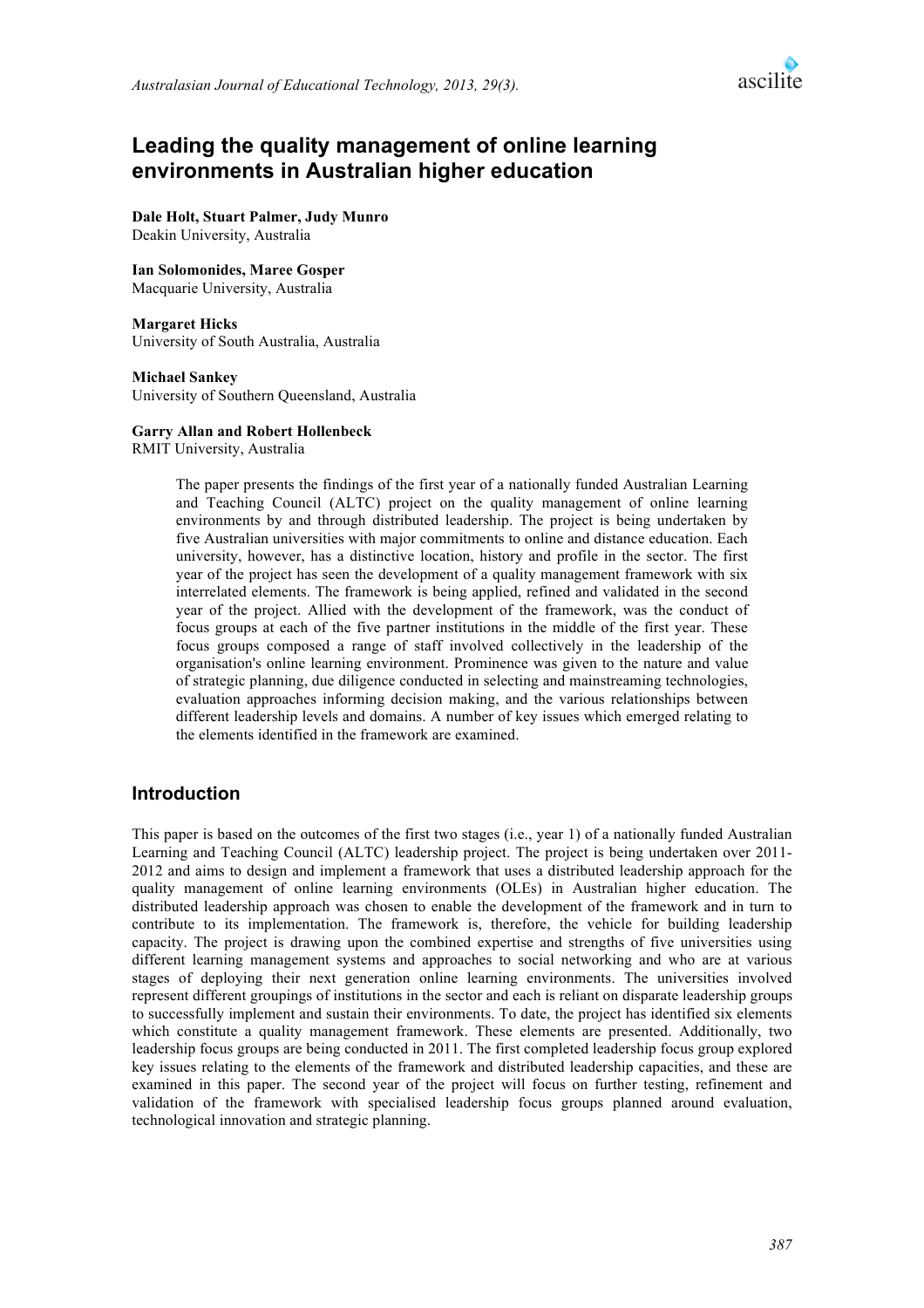### **Establishing rationale and context**

The ALTC leadership project addresses the key question: how does an Australian university best conceive and implement, through distributed leadership structures, a quality management framework for online learning environments? In line with international developments, Australian universities have made very large investments in corporate educational technologies to support their commitments to online and distance education. Learning management systems (LMSs) have represented the focus of these institutional investments over the last decade or more. They are perhaps currently the most widely used and most expensive educational technology tool (Salinas, 2008). Many Australian universities have recently reviewed, are reviewing or will soon be reviewing their LMS technologies with a view to making decisions on the next generation of online learning environments and developments. Deliberations around the turnover of LMSs have been reported internationally (Instructional Technology Council, 2011; EDUCAUSE learning Initiative, 2011).

There are two important domains which must be considered in leading the quality management of online learning environments (OLEs) in the sector, namely: the nature and value of distributed/shared leadership in educational settings which in turn presupposes a more fundamental view of what leadership actually is; and the quality management of teaching/learning in higher education, featuring the changing nature of online learning environments. Northouse (2010) provides a contemporary overarching definition of leadership and one which sits comfortably with various lines of leadership theorising: "Leadership is a process whereby an individual influences a group of individuals to achieve a common goal" (p. 3). This definition focuses attention on leadership as a process occurring between parties, that through such a process the leader exerts influence on so-called followers (who may in turn influence each other and the designated leader), that such influence occurs in group situations and is directed to achieving common mutually accepted goals. Good leadership is about positive influence, mutual respect, trust and informed agreement to the achievement of valued and clearly understood goals. It does not involve unethical or coercive pressure directed from leader to those led to accept goals of no or limited value to those most affected. A more enlightened view sees the existence of both assigned and emergent leadership. As observed by Northouse (2010), "When leadership is defined in this manner, it becomes available to everyone. It is not restricted to the formally designed leader in a group" (p. 3).

There has been significant interest in new lines of leadership theorising around distributed and shared leadership. This theorising sees a paradigm shift from a focus on the leader, as individual, and his or her traits, skills, styles and behaviours in relating to parties designated as followers to a focus on the phenomenon of leadership as enacted through various parties in multiple relationships with leadership intent and capability to achieve valued goals. These parties may be those in formal leadership positions at different levels and in different functional areas in the organisation who wish and need to act in concert, or it may involve those with particular interests and capabilities emerging as informal leaders for periods of time and acting in concert with those with formal leadership authority. This new paradigmatic focus is highlighted by Pearce and Conger (2003). Leadership of this nature is seen as distributed or shared (possibly even described as dispersed or networked). While scholars in these fields may take issue, for the purposes of this paper, the terms are seen as interchangeable.

Much of the interest on distributed/shared leadership has emanated from the schools sector at national and international levels (Leithwood, Mascall, & Strauss, 2009; Harris, 2009; Spillane, 2006; Spillane, 2007). As applied to the schools sector, "the core principle is one of extending or sharing leadership practice" in response to increasingly perceived structural limitations in advancing leadership and organisational performance (Harris, 2009, p. 3). Harris (2009) tracks the underlying theoretical foundations of distributed leadership to distributed cognition, social learning, network and activity theories, and outlines its scope:

Distributed leadership, essentially involves both the vertical and lateral dimensions of leadership practice. Distributed leadership encompasses both formal and the informal forms of leadership practice within its framing, analysis and interpretation. It is primarily concerned with the co-performance of leadership and the reciprocal interdependencies that shape that leadership practice (p. 5).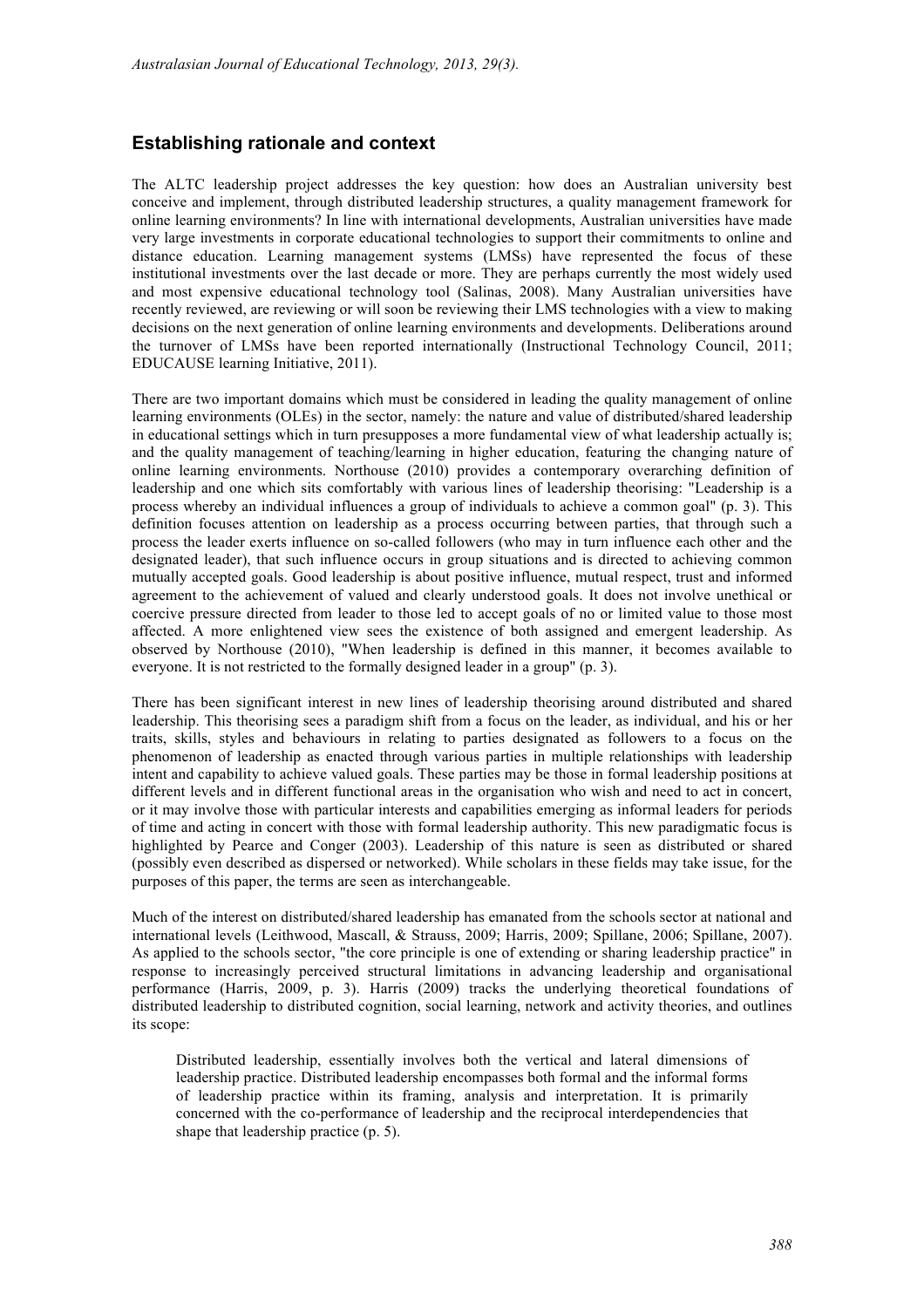Based on the scope of distributed leadership identified by Harris (2009), a number of key alignments become prominent in higher education institutions:

- Vertically amongst faculty formal leaders in hierarchy;
- Vertically amongst senior executive leaders and faculty formal leaders;
- Horizontally amongst senior executive leaders;
- Horizontally amongst faculty formal leaders across hierarchies;
- Horizontally amongst senior executive leaders and across faculty leadership;
- Informal academic and professional support leadership horizontally amongst staff at discipline, school, faculty and interfaculty levels/domains; and
- Informal leadership at particular locations in multi-campus environments.

In summing up the extensive literature on distributed leadership emanating from the schools sector, Spillane (2006) identifies three essential elements in framing a distributed perspective on leadership: Leadership *practice* is the central and anchoring concern; Leadership practice is generated in the interactions of leaders, followers, and their situation; each element is essential for leadership practice; The situation both defines leadership practice and is defined through leadership practice. Moreover, Hargreaves and Fink (2006) relate their commitment to sustainable educational leadership to the nature of distributed leadership through their principle that, "Sustainable leadership spreads. It sustains as well as depends on the leadership of others" (p. 95).

Marshall (2006) conducted a rigorous review of leadership theorising and implications for effective teaching and learning leadership in universities for the Australian Learning and Teaching Council (ALTC). He established an explicit link between distributed leadership capacity development and teaching/learning (and by implication online teaching/learning):

Efforts to develop leadership capability in learning and teaching in higher education need to…be focussed on developing the capability of *all* those involved in planning, implementing, or evaluating [online] learning and teaching and/or the organisational environments in which [online] learning and teaching occurs (Marshall, 2006, p. 7).

Capacity building for distributed leadership is centre stage in managing the quality of OLEs: "Capacity building involves the use of strategies that increase the collective effectiveness of all levels of the system in developing and mobilizing knowledge, resources and motivation, all of which are needed to raise the bar and close the gap of student learning across the system" (Fullan, Hill, & Crevola, 2006, p. 88).

The leadership of quality OLEs is becoming more complex and demanding as we see the growing size, diversity and reach of universities (some with offshore campus operations and TAFE programs), with the growing number of information and communications technologies (ICTs) which constitute such environments, with the loosening of institutional control over certain technologies which can be used for effective learning and teaching, with the greater size and more diverse composition of universities' workforces and student populations, and the ever present multiplicity of curricular and pedagogical models which underlie an ever-expanding range of occupations and professions requiring higher level education. Added to these complexities and demands is the intensifying national and international competition in the e-learning marketplace, now involving the formation of competitive alliances and partnerships with global reach. No one formal leader at the top, no matter how ambitious and knowledgeable, could possibly contend with the complexity of issues related to the quality management of OLEs. Leaders must be mobilized down, across and throughout the organisation to realise the full benefits of massive institutional investments in online learning systems. This is well expressed by O'Toole, Galbraith, and Lawler (2003): "The lesson is this: The more interdependent the work of coleaders, the more input they should solicit from affected others and the more they need to coordinate between themselves" (p. 260), and reinforced by Conger and Pearce (2003): "Shared leadership is therefore an effective solution to a fundamental dilemma: No single individual possesses the capacity to effectively play all possible leadership roles within a group or organizational setting" (p. 285).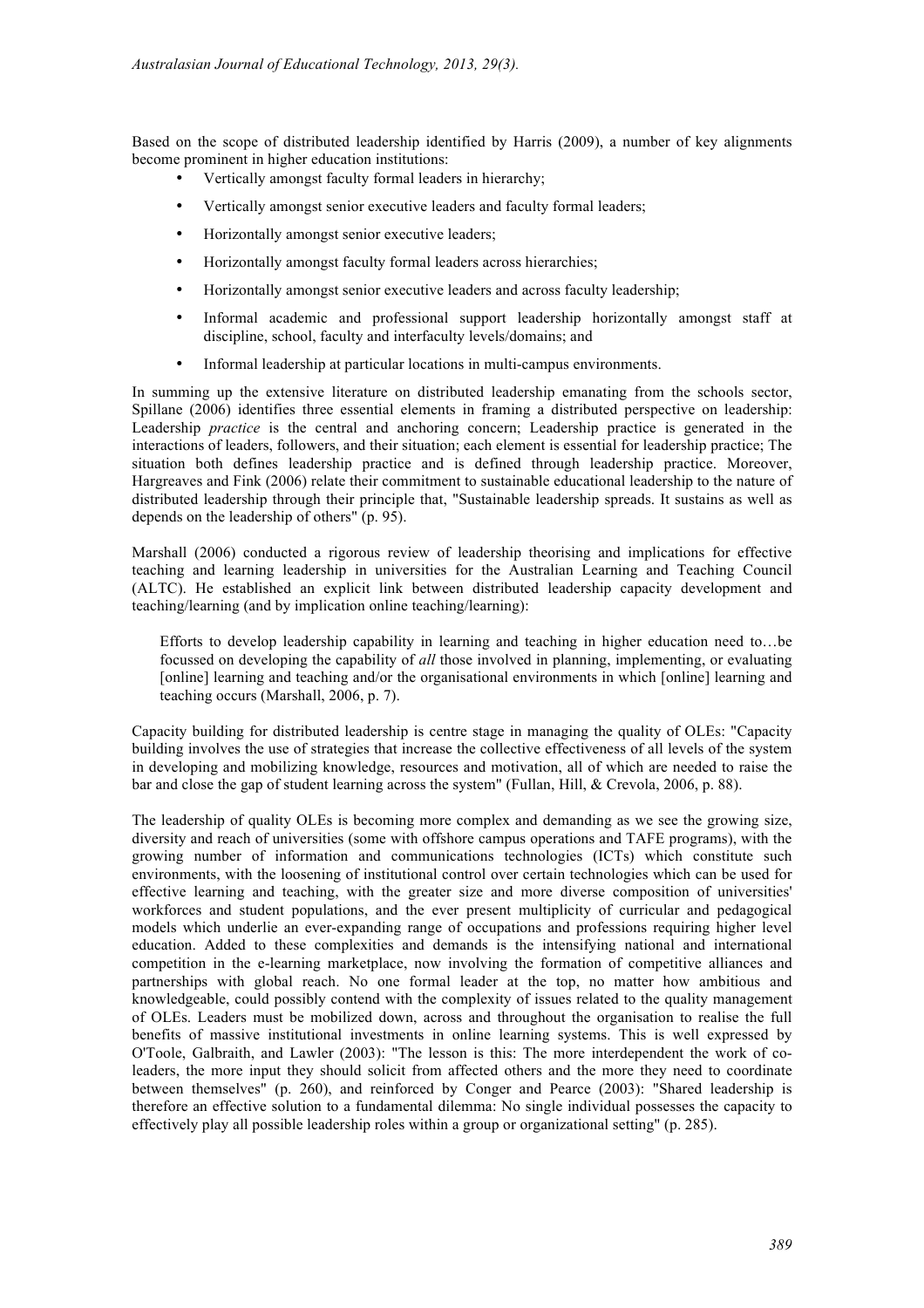In turning to quality management in higher education, to many, the idea of applying quality concepts (particularly some of the terminology rooted in the manufacture of commercial products) to education is anathema (Anderson, 2006). For some, in the context of education, it does not seem possible to move beyond transcendent conceptions of quality. However, defining quality in education by using other equally ill-defined terms (such as excellence) doesn't advance the issue in any practical way. The contemporary, user-centred, perceived experience view of quality is not conceptually incompatible with many modern ideas in education (Lewis & Smith, 1994), including student-centred learning, inclusiveness and learner experience design. But, like all matters of educational policy and practice, the devil is in the detail, and no less so than in defining/agreeing what we mean by 'quality' in higher education, and then devising objective measures for it. Quality is a system-wide function, and a comprehensive model of quality in higher education should encompass both teaching (organisation related aspects) and learning (student-related aspects), and include input, process and output factors for both areas (Oliver, 2003).

### **Research and development methodology**

The paper presents a quality management framework under development and the findings of the first leadership focus group discussions. Both are linked but strictly speaking the framework has not solely emerged from the first leadership focus group round. The project's developmental methodology needs to be outlined. Key literature, as above, was presented to project partner representatives early in the project. The project team met and presented their institutional profiles around seven factors (with a separate special issues category) which were seen to be important in managing online learning environments, and based on the literature. Key challenges and issues relevant to these factors were discussed at the meeting. Subsequently, 20 questions were identified relating to these 7 factors. A comparative analysis of institutional practices was undertaken, and the 20 questions grouped under the 7 factors were in turn related to the Australasian Council on Open Distance and E-learning benchmarking standards (Australasian Council on Open Distance and E-learning, 2010). The 20 questions were reviewed and refined to six major questions which were to inform the first leadership focus group discussions:

- Does the university have a vision for learning and teaching; is there an aligned or integrated vision for technologies in learning and teaching?
- Does the university have a plan or roadmap that provides the institution with a strategic direction for its OLE and, if so, how often is this plan/roadmap reviewed and updated?
- What university-wide processes are in place to ensure that the introduction of new and emerging technologies is subjected to due rigor prior to being allowed on university systems?
- What evaluation measures are in place to ensure the current use of OLEs are fulfilling the needs of both the staff and students?
- What are the relationships between the university's vision, plans, governance structures and budgeting in relation to the OLE?
- What institutional-wide mechanisms are in place for managing learning and teaching as well as technologies for learning and teaching to ensure: effective collaboration-communication between all relevant parties? Alignment with strategic directions?

A focus group discussion (FGD) was held with each of the five partner institutions. Two were completely face-to-face, two were predominantly face-to-face but with a single participant linked via videoconference and for one, it was the facilitator who linked via video conference with participants (the facilitator was an external consultant with no affiliation with any of the institutions). The project representative from each partner institution chose who would attend the FGD based on an overall brief agreed to by the project team. Forty-seven of 58 (81%) invitees participated. Of these, 29 came from Central areas and 18 from the Faculties mainly through Associate-Deans Teaching and Learning or their equivalents (the generic terms 'Faculty', 'Associate-Deans Teaching & Learning' are used to cover institution variation). The most senior staff who participated were at Vice-President (VP)/Deputy Vice-Chancellor (DVC)/Pro Vice-Chancellor (PVC) level. Each Head of the relevant Teaching and Learning Centre participated and those most responsible for the technologies and governance of this area were well represented. Other attendees included university librarians and Learning and Teaching Centre staff.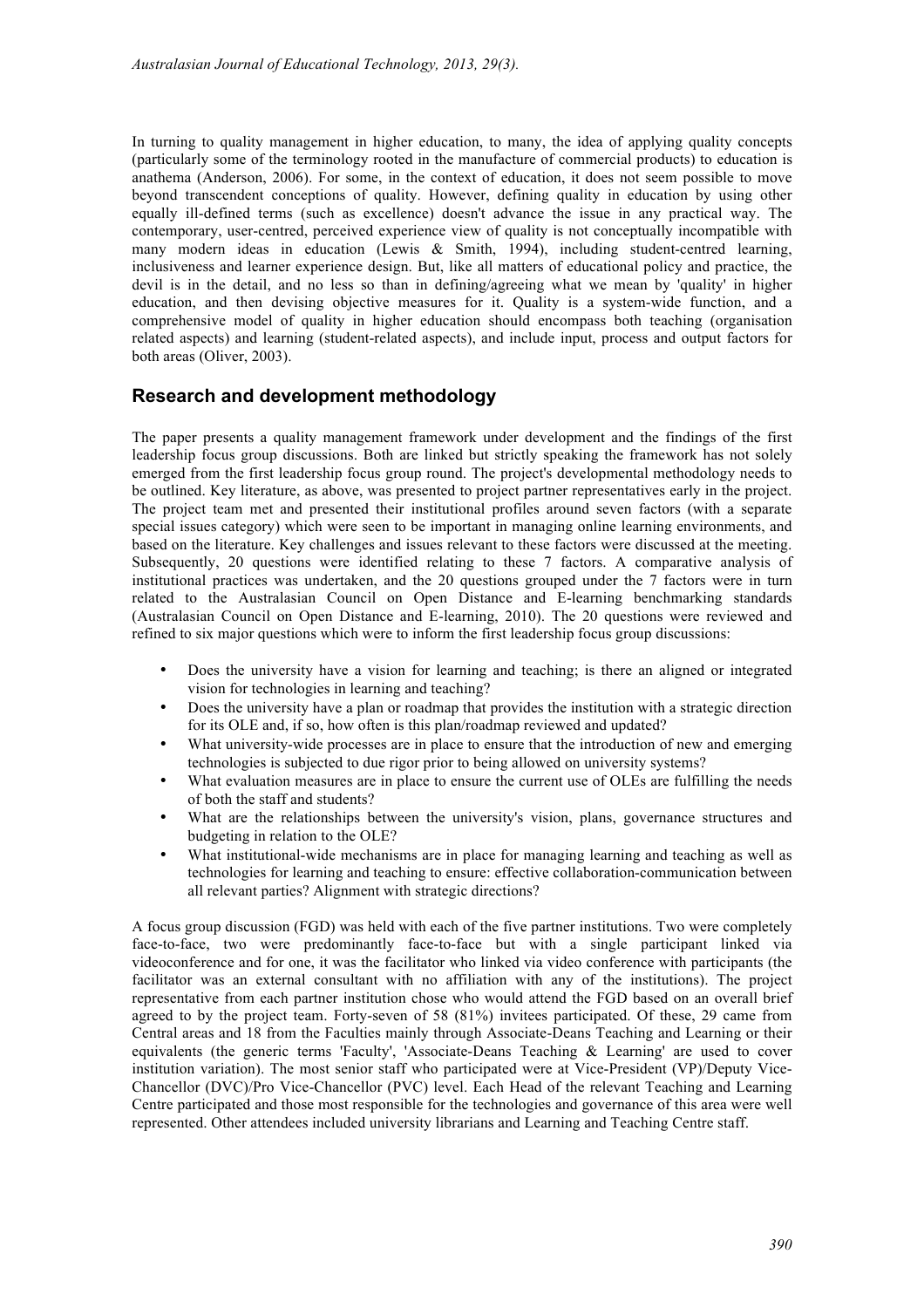The areas canvassed were determined by the project team (see above) with the facilitator designing the activities and approach. This was accepted by the project leaders and then affirmed after the first focus group. Oral and written data resulted from each FGD. The discussion was recorded but not transcribed. Detailed data, including the source of some comments, were provided in the individual reports that were prepared after each FGD and, where requested, these were returned to the institution for confirmation of accuracy. Each was discussed with the project leaders prior to the next FGD. Within ethical guidelines, these data would allow project team members to make their own interpretations and draw their own conclusions, as, presumably, did FGD attendees who shared views with their peers, possibly gaining further insights after the completion of the event.

### **Framing the elements of quality management of online learning environments**

Various ICTs constitute an institution's OLE and therefore demand a total approach to quality management for student learning and staff teaching. Certain ICTs have been designed specifically for educational uses and are institutionally controlled and supported for the benefit of a broad range of staff and students. Other ICTs (sometimes described as emerging web 2.0 technologies) are not necessarily controlled and supported by the institution but are nonetheless used for educational purposes. Such noncorporately supported ICTs might be locally developed and supported within the institution, supported centrally by the organisation for limited selective use or are located outside the institution for open use. The total quality management of OLEs requires the broadest conception of the variety of ICTs which can be used for educational purposes and strategic approaches to the leadership of their use in sustainable and responsive ways.

A quality management framework for OLEs needs to encompass the full range of domains that must be taken account of in deriving maximum value from all investments in ICTs for educational purposes. Investments cover staff and student time, production of resources, and various ICT budget expenditures on hardware, software and networks. Staff time covers all relevant academic teaching and non-academic general and professional staff throughout the organisation. There are critical questions emerging around how quality management of OLEs can be best done given the changing landscape of ICTs and the institutional demands placed on OLE leaders and leadership groups to respond to external pressures in positioning their institutions in the competitive higher education marketplace.

While common components of quality management of OLEs are evident in the literature and the experiences of the partner institutions, and critical questions of shared significance identifiable, specific quality management approaches are contingent on institutional histories, current positioning and future aspirations. Thus, we concur with the following two quotes in encapsulating our view for the need for contingency-based approaches to using a quality management framework for OLEs in the Australian education sector. As Mintzberg (2004) has observed:

It would be nice if we could carry reality around in our heads and use it to make decisions. Unfortunately, no head is that big. So we carry around theories, or models, instead; conceptual frameworks that simplify reality to help us understand it. (p. 249).

What managers need is descriptive insight to help them choose or develop prescriptions for their own particular needs. The fact is that better description in the mind of the intelligent practitioner is the most powerful prescriptive tool we have, for no manager can be better than the conceptual frameworks he or she uses. (p. 252).

With these premises in mind, Figure 1 presents the first major iteration of a quality management framework for OLEs. The framework has been principally informed by the McKinsey 7S framework (see Hayes, 2010, p. 113), and is consistent with factors identified by Bates and Sangra (2011) of importance in managing technology holistically in higher education for teaching and learning transformation. Typically, a quality framework will define the characteristics/variables of importance for a domain of interest, and identify the dimensions/values that those characteristics might take from a range of categorical states or ordinal values on a continuum. Such an approach means that it is possible to be judged as high-performing/high quality in some aspect of the framework while simultaneously being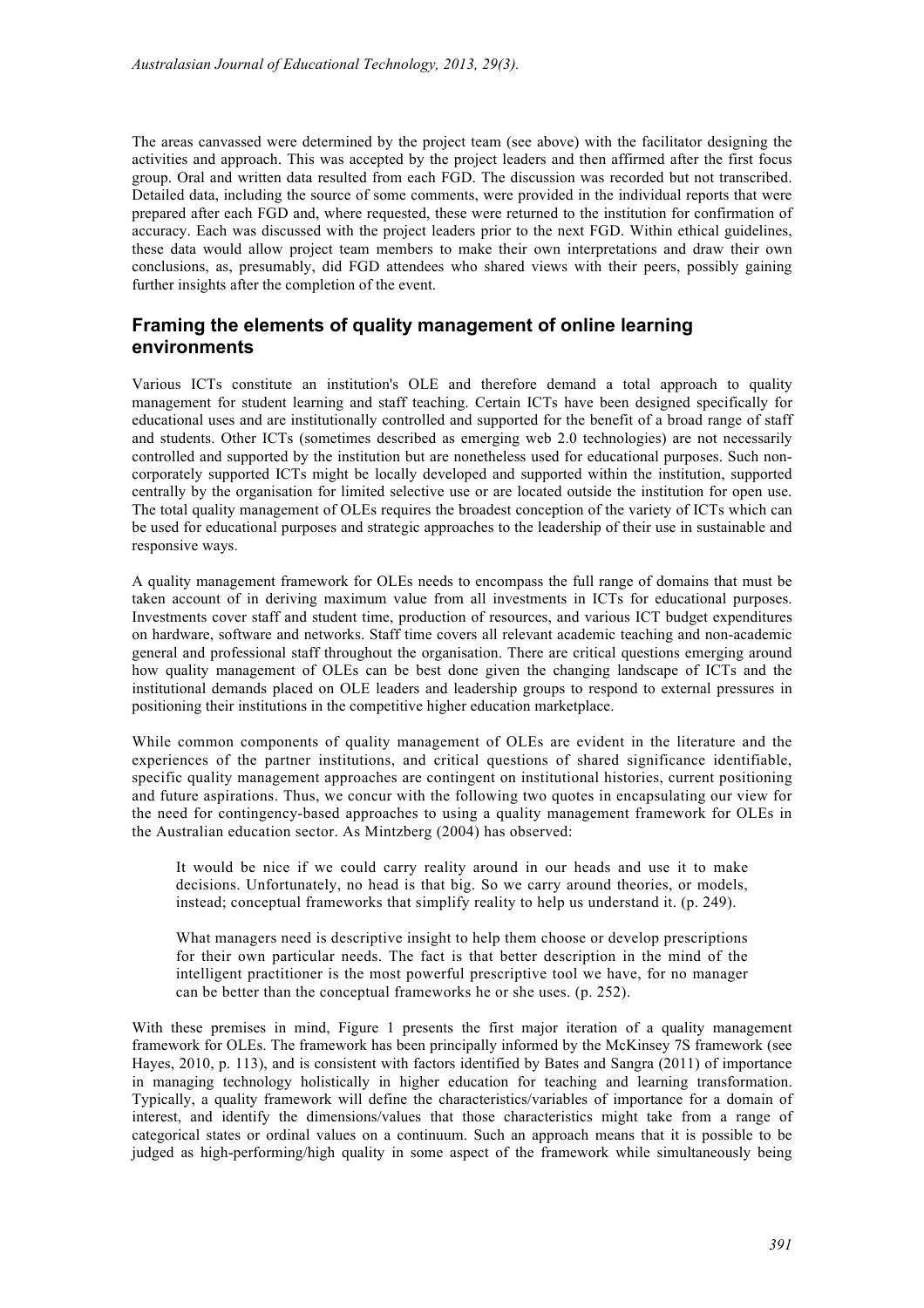judged as low-performing on others. The heart of the framework is the building of distributed leadership capacity with the aim of enhancing the quality of learning and teaching outcomes and experiences through the alignment of the six interrelated elements and the cultivation of individual and collective agency (amongst formal and informal leaders interacting in and across hierarchies). By individual and collective agency we mean that staff can take reasonable action based on their professional judgement making and in interaction with colleagues in their domains of work and sphere of responsibility. It should be noted, however, that in the context of OLEs, frameworks abound, including those specifically focussing on the quality of student online learning. They go by many names: frameworks, models, benchmarks, systems, etc (see Oliver, 2003; Marshall, 2004; Australasian Council on Open Distance and E-learning, 2010; IT Governance Institute, 2007; Marshall, 2007; Scott, 2008; Queensland Government Chief Information Office (Enterprise Architecture & Strategy), 2009; Charles Sturt University, 2010; White & Larusson, 2010). The 6 element OLE quality management framework (6EOLE QMF) is being designed to augment, indeed, help managers better implement other existing benchmarking models and standards.



*Figure 1***.** 6EOLE QMF (Quality management framework).

Descriptors of the six elements follow:

- 1. **Planning:** External environmental analysis and trend spotting, strategic intelligence gathering, external benchmarking, organisational capacity analysis, institutional purpose, reputation, vision, principles, objectives and strategies, accountabilities, timelines, and resource implications.
- 2. **Organisational structures:** Nature, range, coordination and delivery of valued services (underpinned by clarity of understanding of needed expertise/staffing capabilities) for staff and students.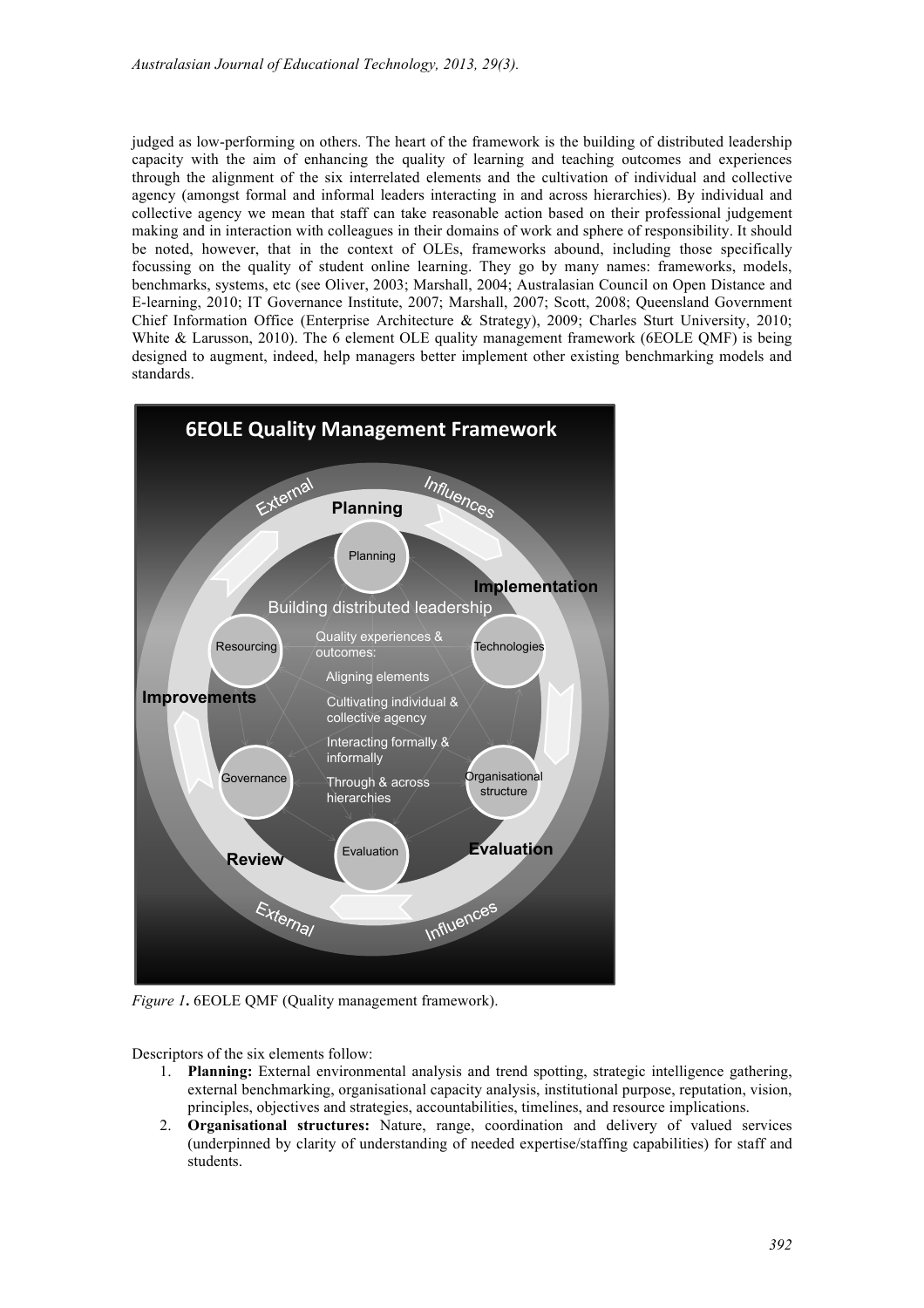- 3. **Governance:** Institutional, faculty and school/department committees and forums (and associated responsibilities and accountabilities), policies and standards.
- 4. **Technologies:** Type, range, integration, promotion, and innovation and mainstreaming of emerging technologies.
- 5. **Resourcing:** Maintenance and enhancement of technologies, skills recognition and staff development, media production, evaluation activities, governance mechanisms, i.e., all other elements.
- 6. **Evaluation:** Stakeholders' needs, methods, reporting, decision making through governance structures, evaluation relating to the initial selection of new technology, and evidence gathering relating to the on-going assessment of its performance, value and impact.

### **Focus group issues**

The FGD covered a broad range of issues of relevance to the six elements of the framework, and several broader conclusions can be drawn before specific matters are considered.

Not surprisingly, institutions are at different stages of development of their OLEs. Where they are situated on the developmental continuum is not, necessarily, a product of how long and to what extent they have been involved with online learning. Rather, it is at what stage within the leadership cycle they are at presently. Arguably, renewal of leadership is a consistent element and, when this is at a senior level, this will have significant impacts and implications for all facets of online learning. For example, major senior leadership change with accompanying new strategic directions (see Planning element) will have major impacts on all other elements in the framework through the various relationships amongst them. While elements and their relationships may be relatively stable when institutions are in a strategic steady state, all can be disrupted with major changes in organisational direction where the OLE is seen as strategically critical to success in the marketplace. Those universities that are anticipating significant senior leadership change in the next 6 months were also confident this would lead to positive outcomes and that present perceived deficiencies would be addressed.

If there is acceptance that the major elements in designing and implementing a quality management framework for an OLE involve leadership ensuring a shared and understood vision, strategy and plans and the effective management of teaching and learning in that space, these discussions gave a compelling indication that at some universities, and for some key players, significant elements are missing. For one university this was expressed as a lack of vision or, as another university put it, there was no 'big picture' to guide OLEs. For another, it was a lack of an effective communication strategy and for several it was the lack of a coherent plan or roadmap. As the data below evidences, while there was a sound grasp of what should be done there was acute awareness of where the reality failed to match expectations of what was necessary. Even the assumption that a 'quality management system' existed was challenged and repudiated in some sectors.

There were important differences between how institutions choose to define vision and strategy in this area. One institution, for example, has adopted a 10 year window where other institutions are presently reconceptualising such vision statements or framing them within a 2-5 year period. There are discernible tensions, also, between those who advocate that online learning strategy, policy and planning should be separate – an indication of its distinctive character and also importance – and those who argue that it should be 'integrated'/'embedded' within general teaching and learning as testimony to the fact that it is not different from normative tertiary learning. A challenge for leaders in this domain, then, seems to be to bring these views forward so they can be recognised and understood and then reconcile them within an emergent strategic view that can be sufficiently broad to accommodate different perspectives, yet sufficiently coherent and cohesive for the university's staff to have confidence that they are working within an enabling environment towards a well understood and agreed end.

Fundamentally, there needs to be a shared understanding of what is required by all stakeholders so that everyone's efforts are contributing to a shared strategic direction for the OLE. It is not enough to set up strategic planning and documentation outside the users and then communicate it to them, important though that is. Distributed leadership is a model that supports having them involved throughout, and this is more likely to mean the 'why' is dealt with, including how this will enhance students' learning. Central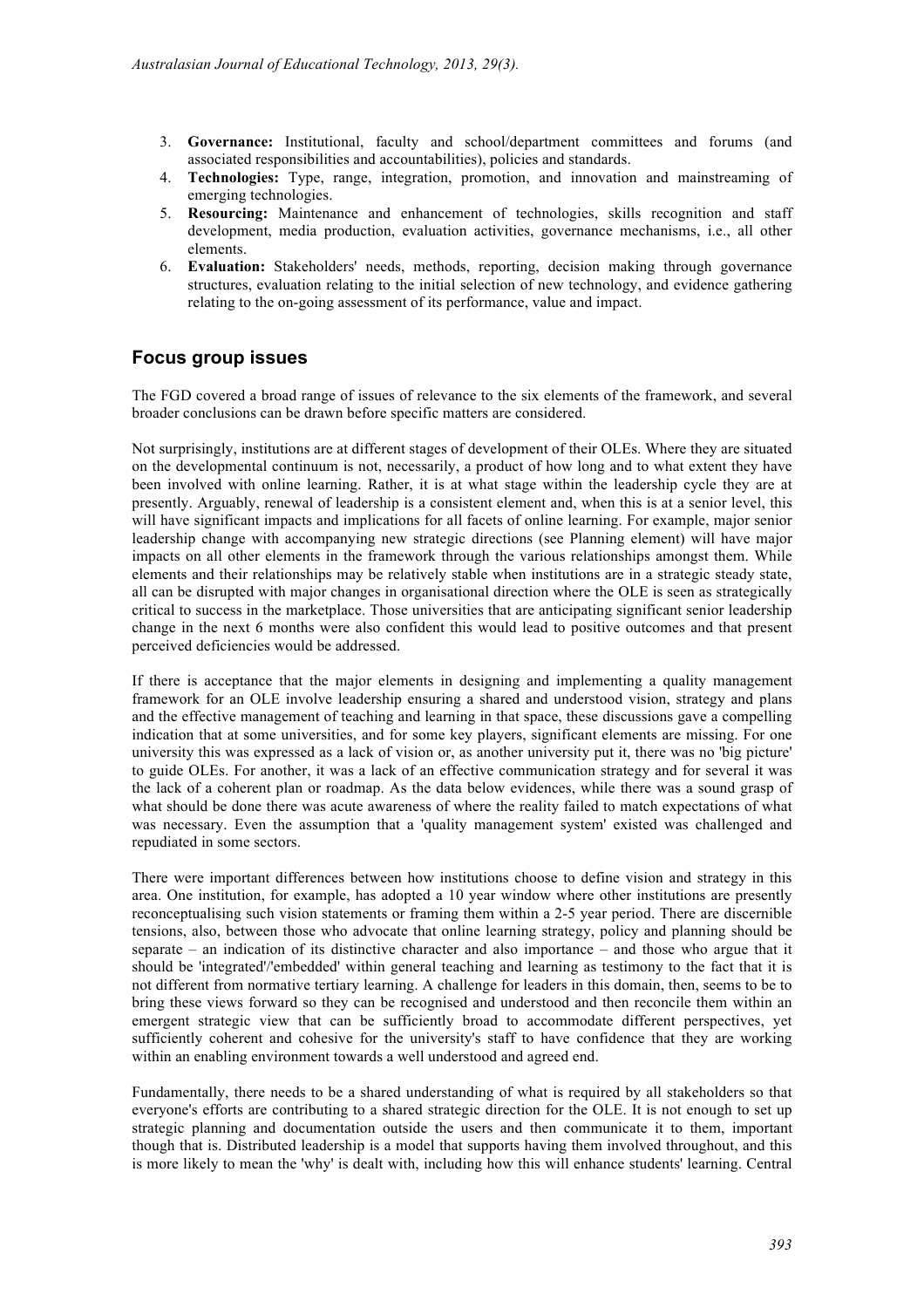bodies need, for example, to understand more fully how their technological decisions will impact on learning and teaching; Faculty staff need to appreciate, for instance, why it is unrealistic and impractical for large scale training and trialling to be done prior to a decision of a provider of an LMS being made and that it is impossible – and undesirable if one accepts that students look for consistency most of all with their online learning – for every individual desire to be accommodated.

While there is evidence of data collection, evaluation appears as a weak element for most – if not all – institutions. This accords with Bates and Sangra (2011), based on information collected from 30 tertiary institutions (including 25 universities) primarily located in North America and Western Europe, who concluded, "To our surprise, though we found that none of the case study institutions had a formal, systematic, and comprehensive strategy to evaluate its use of technology for teaching across the institution" (p. 131). For some, albeit a minority, the evaluation of the technologies, themselves, in the process leading to the decision of an LMS, for instance, has been robust but evaluation to determine the actual use to which the technology has been put and its impact on student learning is less certain. There also appears to be a significant gap between the gathering of data and good decision making and governance in enhancing the quality assurance process of OLEs and this could indicate a less mature leadership capacity. However, several institutions are apparently at the point of (re)introducing stronger evaluation regimes. This is an important leadership challenge in relation to evidence-driven change management. Turnaround leadership, Fullan and Scott (2009) argue, is dependent on the development of evidence-driven quality management systems, and a greater focus on outcomes and impact (as opposed to inputs). Thus, the nature and relationships amongst the planning, evaluation and governance elements in the framework requires close attention by institutional OLE leadership, and will be an ongoing particular focus of the project.

Beyond, these broad observations from the FGDs, specific findings emerged as related to particular elements of the framework.

#### **The nature and effectiveness of strategic planning**

FGD on strategic planning addressed the following two matters (with results presented in Figure 2): Question (a), The importance for a university to have a plan/roadmap that provides it with a strategic direction for an OLE; and Question (b), The usefulness of their plan/roadmap (as of today and from their perspective) for their OLE.



*Figure 2*. Importance and usefulness of a plan/roadmap as a percentage of numbers attending.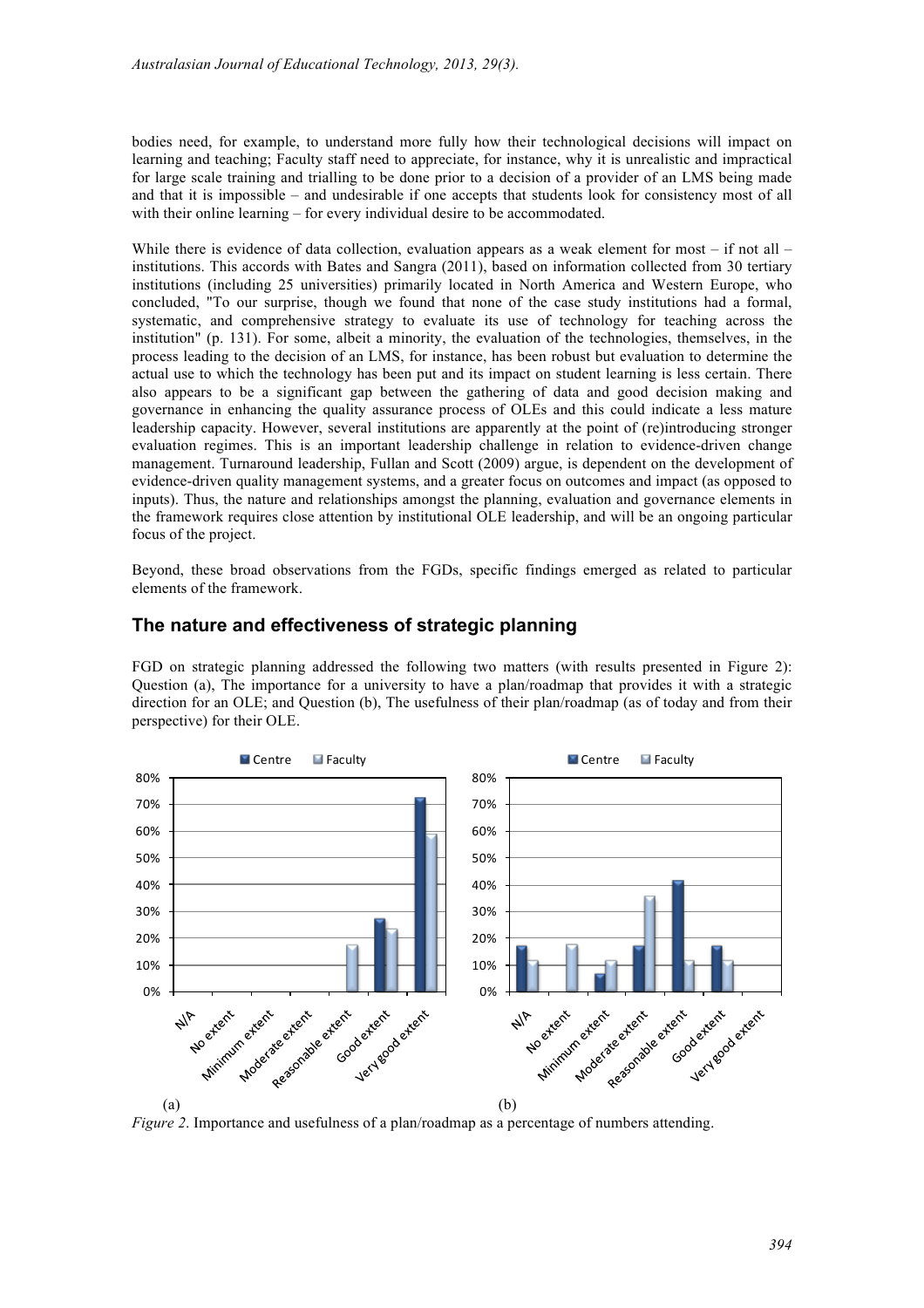Most were confident that such a plan was essential. It provided direction, validation and assurance. Without such a strategic plan it was difficult to align all the areas and provide resource allocation (Resourcing being another key element of the framework, and strongly determined by planning and governance considerations). While different universities, with different missions and discipline areas, had different perspectives regarding the importance of online learning, in the context of universities being outward looking and global, some sort of strategic plan was essential to assist in capturing that market. From a business perspective, universities need to be more agile in terms of how they make their offers in response to the demands students have on their time and this demands a sustainable online strategy moving forward. Legal reasons, including access and equity for students, were also raised as justifying the importance of such a plan. It is worth emphasising that planning requires as much attention to business and marketing issues as purely educational ones for the institution.

Those who expressed reservations did so on the basis that such planning could stifle innovation – "You can't always capture what is coming over the horizon quickly enough" - and principles may be drafted without due cognizance of technical and social innovations. Further, even though staff members could be involved in a lot of online learning, they "often travel completely unaware of what's in the clouds" and although it filtered down through work plans there was often not much/nil contact with such plans. For some,

A university is a self organised system and plans/roadmaps come from a different ideology, from a control philosophy. It is absolutely vital to have some kind of word picture of where you are headed and what is required is a galvanizing vision that people can assemble themselves around. But as soon as you move into planning and road mapping I think you lose some flexibility and you also start to impose strictures on people and on organisational units.

While most thought such a plan/roadmap was important, what this actually was, what it should be like, and also whether their university had such a document was less certain. As Figure 2 above indicates, there was a trend for Central staff to rate their present plan more highly than did Faculty staff, but it is significant that no one at any of the universities considered their current plan met its goals to a very good extent (5) and over half of staff (25 of the 47, with at least 3 from each institution) gave a rating of 2 and below or said there was no plan to rate. Given that discussion revealed that some staff, who had given scores of 3 and 4 had done so on the basis of plans providing operational – as distinct from strategic – direction, or that their university was on the verge of providing such a plan, that proportion is probably higher. Significantly, staff within the same institution had very different views in this area. Staff – including senior leaders with responsibility in this area – conceded there were problems and limitations with their present planning documents: "[There is a] need to ask different questions that aren't answered by our current information documents".

It was claimed these documents were "not widely socialised amongst those who would actually use them" and, because "the average academic was completely unaware", these documents could not provide strategic direction. For some, the usefulness of such a roadmap was to offer strategic direction for the university; for others, its usefulness was how it was understood by, and impacted on, the staff and students using the OLE. It was agreed that alignment between users and senior management was essential. Some saw the key issue of why a particular roadmap was not useful as the failure to distribute it beyond the relevant committees to the faculties, while others saw that the problem was what was actually being distributed.

The following views were expressed about the requirements for such a plan/roadmap to be considered useful. It should be:

- anchored to the strategic vision and provide strategic direction;
- simple and deal with a few well understood issues that can be successfully implemented;
- coherent, easily accessible and based on/reflect a shared, common understanding;
- articulate the 'what' and 'how' so people can find their place and be confident of their contributions;
- able to reflect sustainability;
- agile able to respond quickly to emergent technologies and change;
- regularly reviewed and updated so that it is a living document and responsive to change.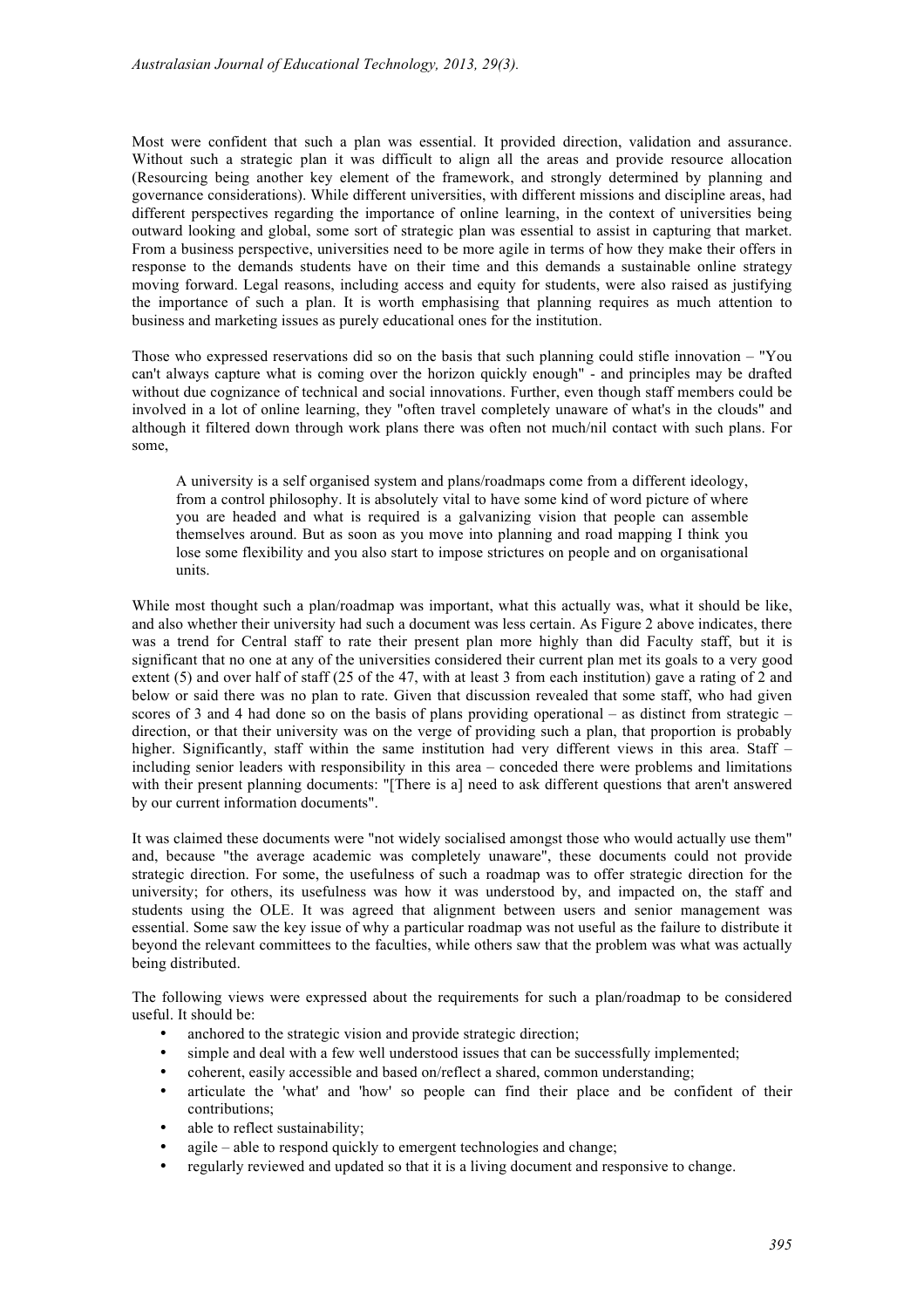It must not: be part of a large portfolio of plans; be prescriptive or proscriptive – it must give people room to move and interpret; preclude innovation outside it.

To achieve such a result requires:

- strong leadership and the commitment behind that leadership with the issue elevated to the required level of importance, with it regarded as a significant priority as far as the university's planning is concerned;
- organisational structure without problematic silos;
- having discussions and decisions regarding technology and teaching and learning in the same spaces and having the "right" people at these "roundtables";
- equivalent investment in OLE to match the buildings, equipment, human resources invested in face-to-face learning;
- a preparedness to invest in emerging technologies and innovation.

These perspectives begin to establish a set of characteristics and better practices in managing the Planning element of the Framework.

## **Applying due diligence to the selection and mainstreaming of technologies**

The FGDs illuminate various perspectives on managing the technology element of the framework. It was felt that early enthusiasts/innovators should not be restricted by bureaucratic procedures but, before any technology becomes system wide, it is essential that the new technology is subjected to due rigor. The processes must enhance and not stifle. Leaders need to be aware that processes to ensure optimum decision making are variously understood by different stakeholders. Those responsible for infrastructure and technical effectiveness, as could be expected, were more concerned with those elements while Faculty staff were more likely to incorporate pedagogical elements but were also aware of the importance of infrastructure. The issue of time and timing revealed that, for some, the implementation deadlines were too short to allow the sort of rigor they would really like to see. Others were sympathetic to the view that time pressure creates impetus and is a stimulus that concentrates attention and effort.

In relation to the question of how 'due rigor' would be acted ideally in selecting and mainstreaming technologies, the FGD revealed the following views which begin to form the basis of better approaches and practices in managing the technology element:

- That it should be led by the "right" people and involving the "right" people however determined.
- There should be the establishment of a timeframe which is realistic, staged and achievable.
- An audit of the current situation/gap analysis should be undertaken to identify needs and purpose coupled with benchmarking and review of available literature.
- The criteria by which any judgment would be made must be clearly articulated and after consultation with all stakeholders with appropriate consideration of pedagogical, technical, financial and cultural (including access and equity) concerns.
- The product(s) should be examined and evaluated against fitness for purpose and strategic intent in the organisation using these criteria with a demonstrated organisational fit with the university's vision, strategies, plans and budget.
- The need for the assessment of alternatives and the development of exit strategy.
- Importance of due diligence of preferred product/supplier.
- Importance of the evaluation of the system: security, scalability, sustainability, capacity, robustness, agility and its ability to meet articulated pedagogical requirements.
- Need for risk analysis.
- Need for consideration of support (including training).
- The desirability of trials within low risk situations involving different audiences/constituencies.
- The importance of evaluating impact.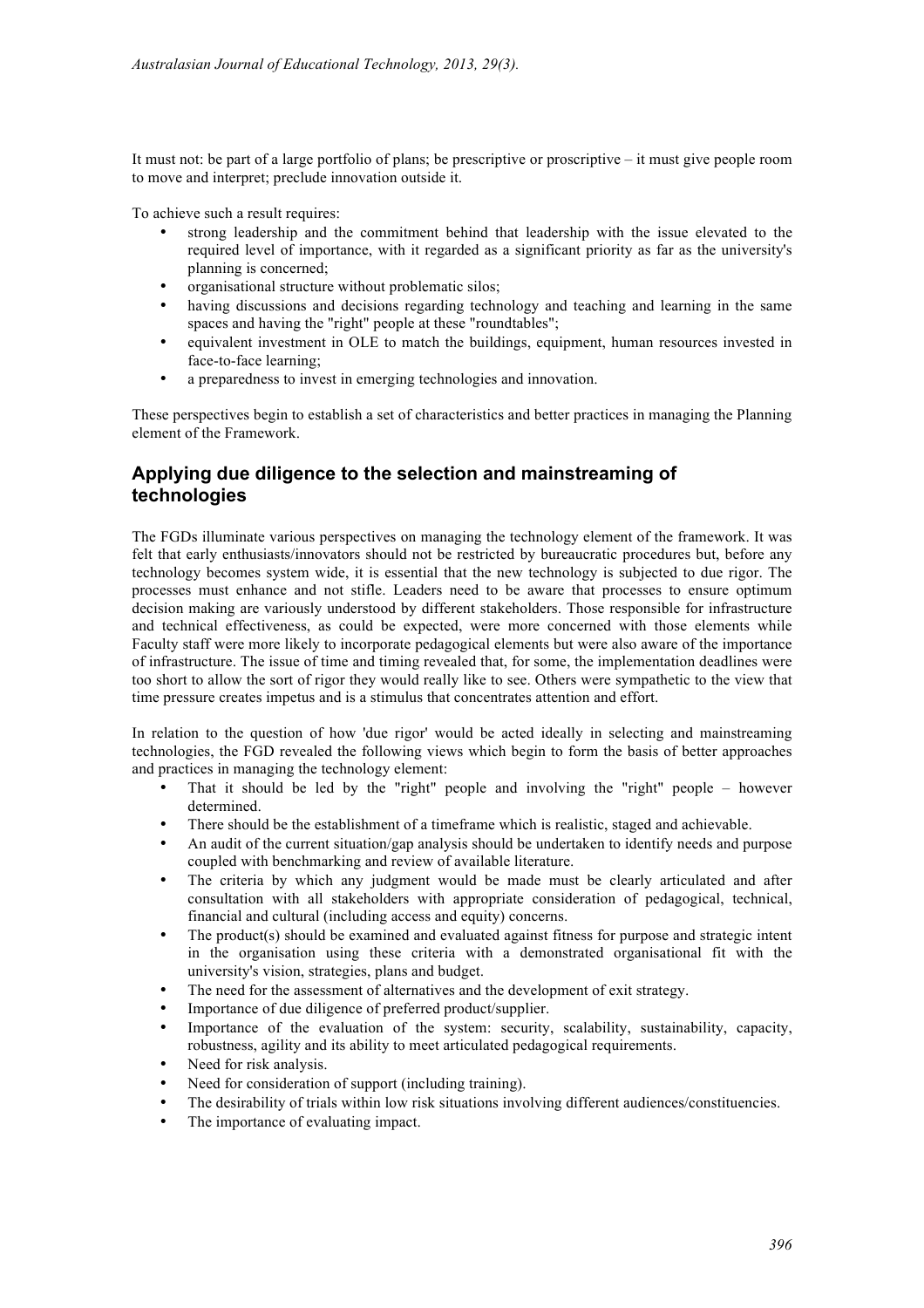Overall, there would be process transparency and communication: "If these things are done it is mostly invisible to us. That is a problem because we assume the worst if we don't know".

FGD explored the extent to which the reality matched the ideal. Due diligence must be related to the direction the university is going and, for some institutions, the perceived lack of strategic intent in the OLE domain negated the effectiveness of the whole process (and hence the important relationship between the planning and technology elements). Rather than seeing "due rigor" as equating to effective project management:

the catalyst of a project is a vision and that is what's sadly lacking and has been lost over a period of time – that uniqueness, that innovative driver (rather than the provider's contract expiring) and the leadership required for that will be in the context of what needs to be done with different types of leaders for different purposes at different times.

A key issue that emerged was that Central providers looked at implementation of, for example, Blackboard or Moodle, but Faculty staff, in particular, needed to be convinced they needed Blackboard or Moodle at all. Extensive consultation was evidenced but it was recognised that, even within involved groups, sometimes people are left unaware and that people, even in the same area, could have polarised views – "IT creates religious fervour in people and people believe or they don't believe and no matter what you do you'll invariably have people who don't like what you do". It was concluded that maximum benefit for minimum risk was the goal, but that it was impossible to please everyone and, to attempt this, would be counterproductive.

Further,

While there can be ambitious and aspirational claims to justify such investment, and cash releasing and non-cash releasing benefits as a result, we are not very good at closing the loop and coming back and testing the deliverables against the claims.

Whether such investment would actually benefit students' learning, and how would this be established, were critical issues to discern and it was generally agreed this was a significant gap at the moment. The separation between systems and the learning was stressed: high quality outcomes in terms of system management do not necessarily mean high quality learning outcomes. Central providers, while acknowledging there were some gaps and variations, were inclined to rate the processes as being undertaken to a reasonable or good (but not very good) extent. Faculty staff tended to be far more negative in their assessment with predominantly 'nil' and to 'minimal' extent ratings.

#### **Evaluating impacts for improvement**

FGD on matters relating to the Planning, Technology, Resourcing and Governance Elements of the Framework linked to the element relating to the evaluation of OLEs and how they enhance learning and teaching experiences and outcomes. The FGD question on evaluation was broken down into three subissues for the purpose of structured discussion: Question (a), The importance of evaluation; Question (b), The effectiveness of the present evaluation; Question (c), The estimated effectiveness of evaluation in around 6 months from now.

The groups thought such evaluation was important, more than half (29 of 47) thinking it an imperative (very good extent). Only 6 staff from the same institution rated their present evaluation highly (good extent and very good extent), but most Central group participants thought it reasonable (reasonable extent rating), with Faculty members being less satisfied (see Figure 3 below).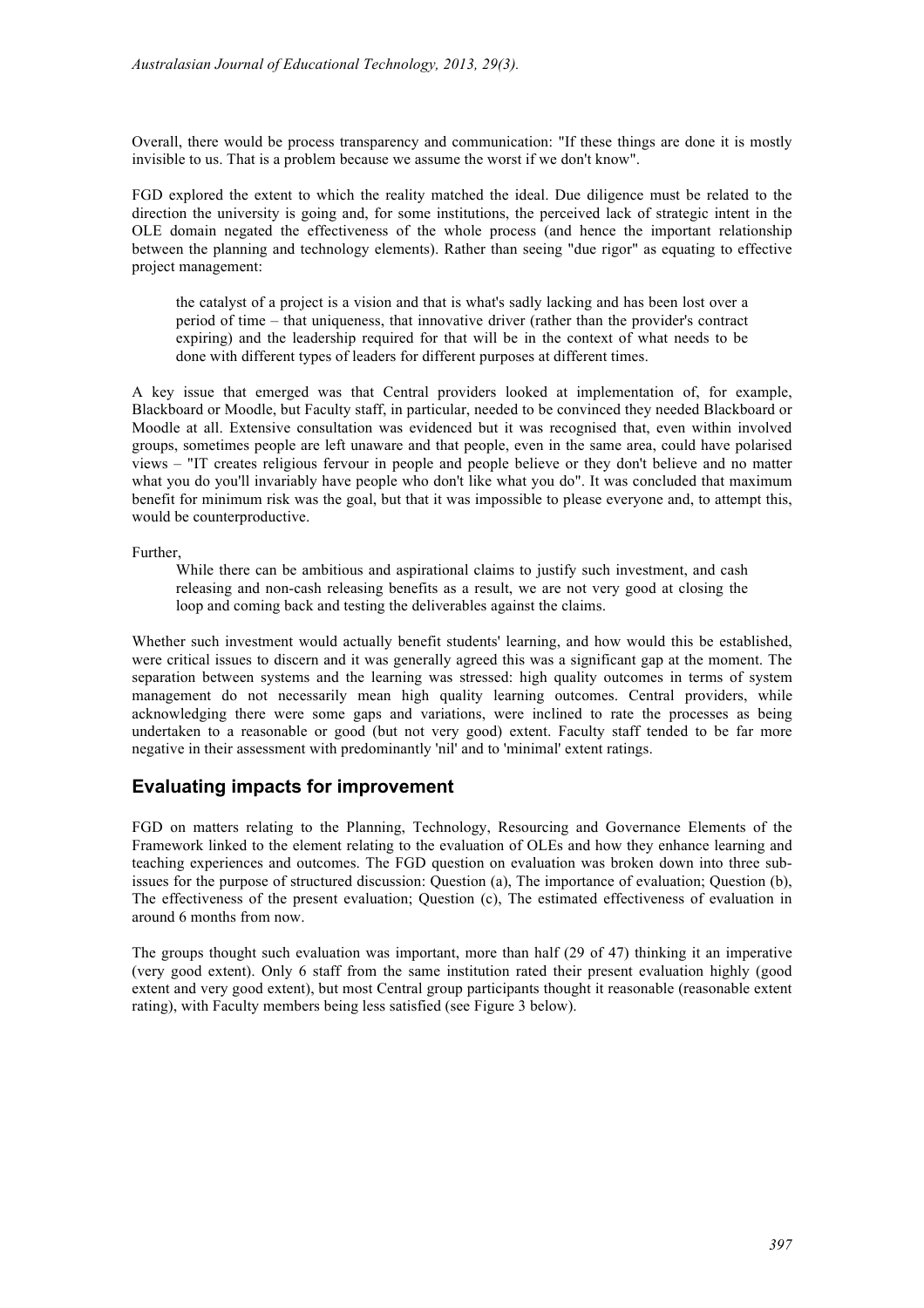



It was argued, however, that no evaluation is likely to be a very good extent in practice. Waiting to do a full, thorough evaluation may mean missing the opportunity. There are tensions between being completely comprehensive and the practicalities – "you can't afford a perfect process" and "it probably can't be justified" – and, by improving things now and for the immediate future the goal posts for subsequent evaluation are moved. Again, there was not a definite shared understanding of what 'evaluation in this context' meant and entailed. It was suggested there was a conflation with a mix of organisational evaluation of functionality (including pedagogy) and governance structures.

Those who considered the present evaluation ineffective did so on the basis that:

• If the purpose of evaluation is continuous improvement, it needs to be culturally embedded – secondnature. Therefore, wherever you have short term reactivity and no long term purpose the effectiveness is rated at 1 and, unless the cultural perspective about quality is addressed and evaluation becomes the norm, rather than enforced, it won't be successful.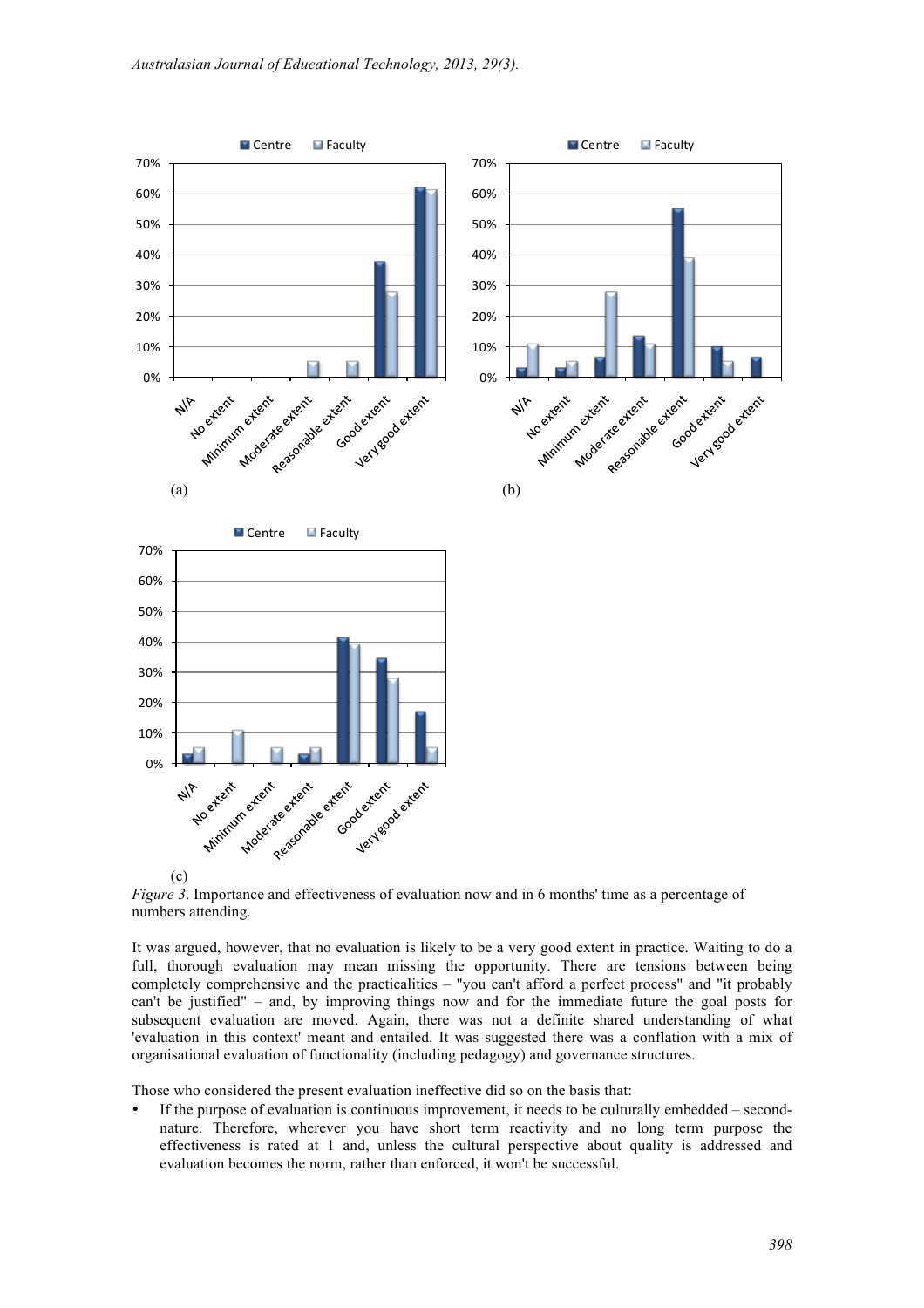- While there had been a medium successful contained testing of the technology, the University had stumbled with testing in use. "It was often conceived as an IT project when really it was a fundamental change to teaching and learning" and, despite surveys, this is not being captured sufficiently well in terms of how it is changing the experience for students and staff.
- The importance level is directly related to the evaluation of impact (part of due rigour) and this is more important than the evaluation of the technology, itself.
- While a university could be "very data rich with lots of evidence" this does not mean these data were used meaningfully to inform decision making.

To move the rating of effectiveness upward, the following points were made: having effective leadership; achieving something tangible in a short time span; having a communication strategy that is two-way: that explains, is responsive, and engages; communicating the evaluation plan and what was going to be addressed and achieved; making staff feel really involved; prioritisation; and adequate funding. If these could be achieved, there was reasonable confidence that the situation would improve in the next 6 months (see Figure 3c) but, for several, this was too short a time frame for meaningful change to occur. These observations again provide a basis for better approaches and practices in managing the evaluation element. From above, the important link between evaluation and effective, evidence-based decision making through good governance structures is highlighted. Allied to the project, Holt, Palmer, and Dracup (2011) identified a number of conceptual, procedural, technical and organisational issues that need to be resolved in conducting an institutional evaluation of a new OLE. The evaluation element can be particularly problematic to address managerially given the various competing and vested interests in such an exercise.

#### **Situating and aligning leaders and distributed leadership**

Participants worked in small groups to complete a matrix covering different element and levels of leadership alignments. Given the compilation of the groups, the uncertainties and differences in key elements are noteworthy. The responses to the matrix indicated that where leadership was situated in the quality management of OLEs was variously understood and conceptualised. Within the groups, and then between the groups, it was apparent that notions of how distributed leadership of OLEs was played out varied, with some seeing a clear hierarchy of senior staff across all levels and others claiming that leadership was a role for everyone. Removing the element of individual difference, even within groups (generally of 3-4 people) in several instances the formal leadership of key elements of the matrix could not be identified - or was identified very differently - by groups from the same institution.

Formal leadership of OLEs was identified in the form of position (e.g., DVC or PVC, Director or Head); area (e.g., Learning and Teaching Unit); committee (e.g., Learning and Teaching committee, ICT services); project team (e.g., Budget project team); structures (e.g., Project governance structures); documentation (e.g., *Horizon 2020*, *Teaching and Learning Committee Policy*). Informal leadership was identified very broadly across all elements from 'the academic teaching community' and 'champions of online learning and teaching' to those named by others as formal leaders (e.g., User reference groups and Associate-Deans Teaching and Learning).

Associate-Deans Teaching and Learning were likely to list this group as leaders across all areas and to see their role as an important linking element. Other connections were seen in organisational structures that allowed overlap in committee membership or fostered communities of practice and through the leadership of online teaching and learning champions drawn from the Faculties as well as through effective project management. The existence of coherent and accessible underpinning documents that everyone could draw upon assisted in developing a holistic approach to OLE development, implementation and management. There was reference, however, to duplication and replication and competition for resources by the various stakeholder groups with the planning cycle being described by a senior leader at one university as "recursive and self-referential".

Assessment of the extent to which the flow between the key elements was logical varied from 5 (to a very good extent) to 2 (to a moderate extent). Again there was a trend for Faculty staff to provide lower ratings than their Central staff counterparts. There was also a tendency for the extent to which the connections were well understood to be rated lower by both Central and Faculty staff than the extent to which they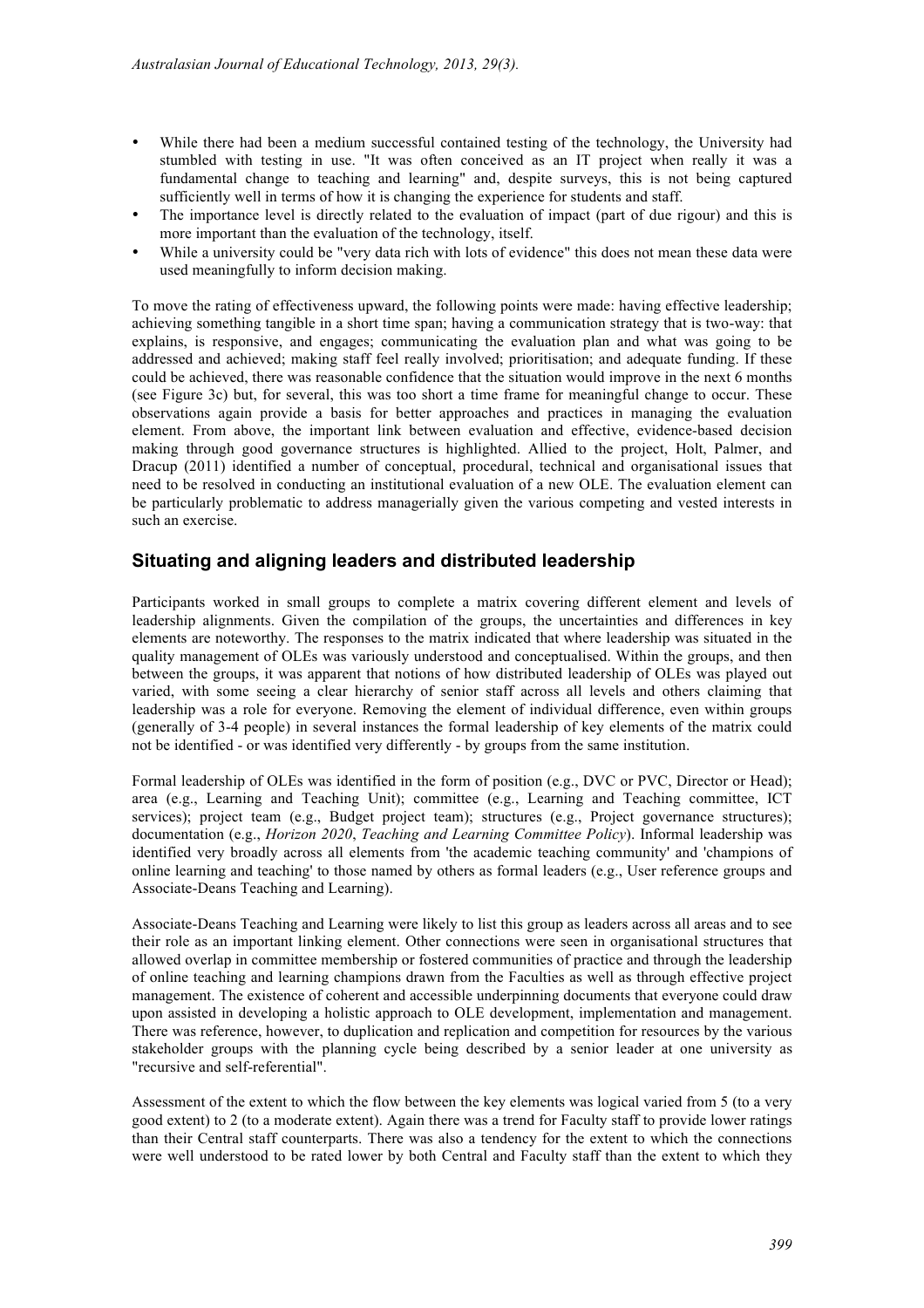were seen as logical. Where there was a perceived limited communications strategy, it was predictable that the relationships between the different elements would be seen differently. Similarly, where there was consensus that a particular university lacked a clear vision statement, there was a resultant lack of flow between vision and the other listed elements and an assessment of a lack of leadership.

The opportunity was given for the groups to combine elements. Some universities have, for example, a clear statement of policy that online learning is fully integrated within learning and teaching in general but this was not reflected in some group responses. While there were instances where they were merged, and replication/similarity between those who kept them as separate, there were also indications of less satisfaction for the management of online learning in particular.

And opportunity to change the wording of the various elements was provided (no group did this) and to add to the list. 7 additions were made: external, policy, institutional pedagogical framework, Equity and diversity, capability development, academic development, student support. Ratings of the connections between these and the level to which they were understood were provided only by those who nominated Academic development and Student support. Both received 0 ratings.

The main gaps identified were in a perceived lack of: communication; a clear vision statement; fostering creative solutions and innovation; benchmarking or metrics; clarity with resentment of senior leadership; integration of service divisions; integration between OLE management and across local and overseas campuses, and in disconnects between: IT decisions and teaching and learning agendas; operational and strategic planning; vision/strategy and budgeting and between planning and budgeting.

The project assumed that an OLE will be underpinned by quality management yet this was an assumption that was rejected by several. Given some form of quality management, the extent to which leadership was recognised by it, developed through it and aligned with it was, with the exception of 2 of the 13 groups and both from the same university, seen as being, at best, to a "reasonable" extent. For many, this was to a "minimal" or "nil" extent. Where groups were composed entirely of Faculty staff (not possible to achieve given the composition of some FGDs) they were harsher in their assessment. Tension between leadership from the Centre and within Faculties as well as the "over-competitiveness" between Faculties and Divisions was noted. While some groups attributed this apparent deficit to them being quite early in the process, the lack of a quality framework that is well defined and well socialised, adopted, communicated and evaluated appears to be lacking for several institutions at the moment. The 6eOLE QMF is being developed to address such a need. How such a framework once fully developed, can be best implemented is the ongoing focus of the project, along with the approaches and strategies which can contribute to building distributed leadership capacity to enable all the elements to be effectively meshed together for the maximum benefit of the learning and teaching experience.

#### **Conclusion**

The quality management of OLEs requires that they be strategically situated in the organisation's overall positioning in the higher education marketplace and demands that the broadest range of teaching staff and students derive value from their use. OLEs must be sustainable and responsive to changing circumstances within and external to the organisation. The planning element of the framework presented is pivotal in shaping the other elements, with critical relationships identified between planning, technology, governance, evaluation and resourcing. Focus group discussions provided views on ways of effectively managing each of the elements in the framework. Better approaches and practices were evident in the analysis. However, these need to be enacted contingently based on particular organisational circumstances. Quality management of OLEs also requires an enhanced form of distributed/shared leadership approach given the complexity of the task, and the range and types of both formal and informal leadership expertise involved in decision making. Distributed leadership capacity building must be nested within the various interrelationships amongst elements constituting the framework. Distributed leadership capacities need to be reviewed and renewed in line with major developments in OLEs. Framework elements need to be clearly understood, well aligned and developed and implemented holistically through well-articulated distributed leadership approaches. The overall responsibility for orchestrating such an approach still resides in those appointed to the most senior strategic leadership positions in the institution.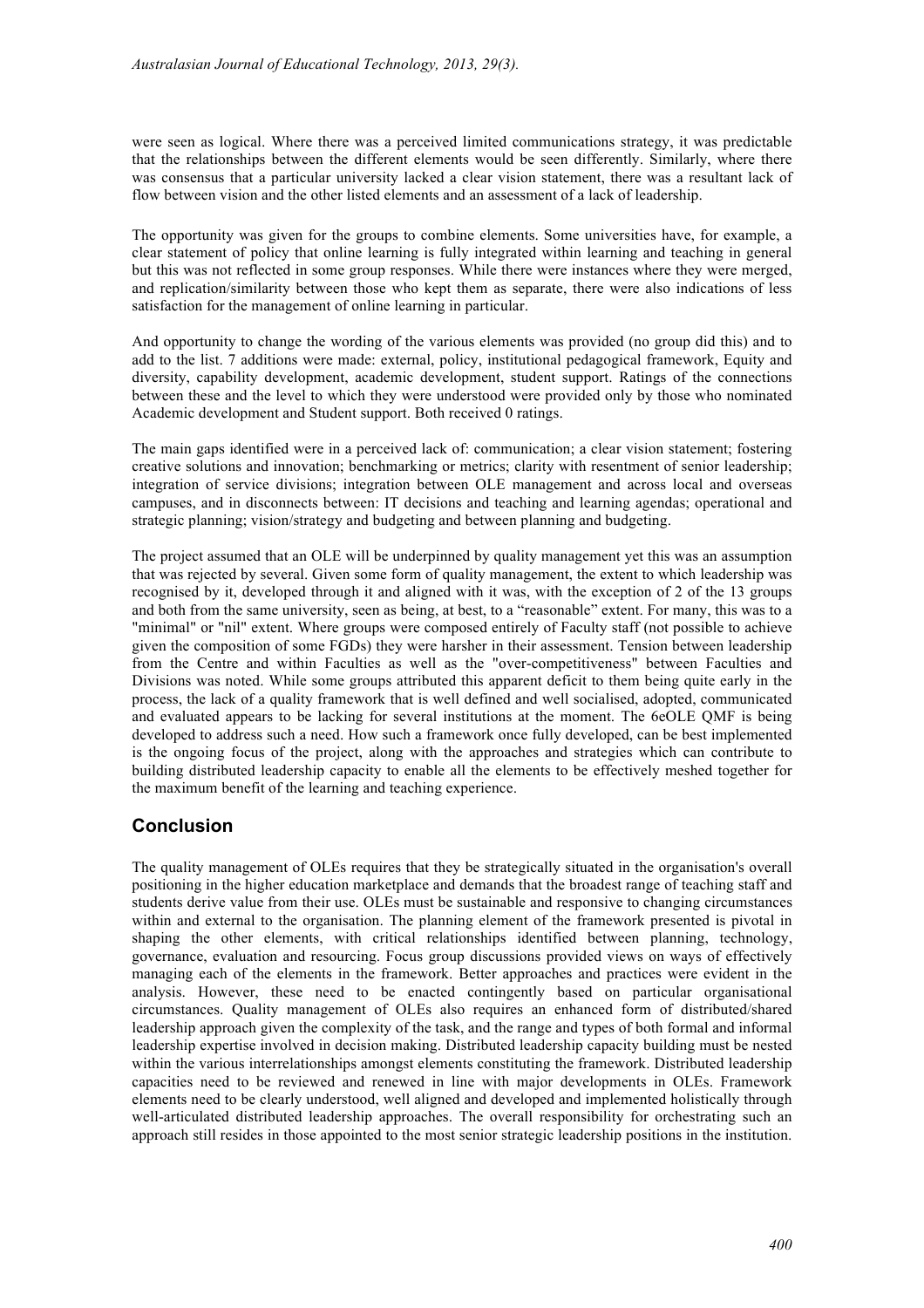The quality management framework is a useful aid for those in such positions to enhance their OLEs over time.

#### **Acknowledgements**

The authors wish to thank their own university, Deakin University and the partner institutions (Macquarie University, RMIT University, University of South Australia, University of Southern Queensland) for their generous contribution to this project, as well as all those participants who contributed to the data collection processes. The authors also thank Dr Di Challis of Challis Consulting for conducting the focus group discussions. Support for this publication has been provided by the Australian Learning and Teaching Council Ltd, an initiative of the Australian government's Department of Education, Employment and Workplace Relations. The views expressed in this publication do not necessarily reflect the views of ALTC.

#### **References**

Anderson, G. (2006). Assuring quality/resisting quality assurance: Academics' responses to 'quality' in some Australian universities. *Quality in Higher Education, 12*(2), 161-173.

Australasian Council on Open Distance and E-learning. (2010). *ACODE benchmarks*. Canberra: ACODE.

- Bates, A. W., & Sangra, A. (2011). *Managing technology in higher education: Strategies for transforming teaching and learning.* San Francisco: John Wiley & Sons.
- Charles Sturt University. (2010). *CSU educational technology framework.* Wagga Wagga: Charles Sturt University.
- Conger, J. A., & Pearce, C. L. (2003). A landscape of opportunities future research on shared leadership. In C. L Pearce & J. A. Conger (Eds.), *Shared Leadership Reframing the Hows and Whys of Leadership* (pp. 285-303)*.* London: Sage.
- EDUCAUSE learning Initiative. (2011). *7 things you should know about LMS evaluation*. Boulder, Co.: EDUCAUSE.
- Fullan, M., Hill, P., & Crevola, C. (2006). *Breakthrough.* CA: Corwin Press

Fullan, M., & Scott, G. (2009). *Turnaround leadership for higher education*. San Francisco: Jossey-Bass.

- Hargreaves, A., & Fink, D. (2006). *Sustainable leadership*. San Francisco: Jossey-Bass.
- Harris, A. (Ed.). (2009). *Distributed leadership: different perspectives.* Dordrecht: Springer.
- Hayes, J. (2010). *The theory and practice of change management.* Basingstoke: Palgrave Macmillan.
- Holt, D., Palmer, S., & Dracup, M. (2011). Leading an evidence-based, multi-stakeholder approach to evaluating the implementation of a new online learning environment: an Australian institutional case study. In G. Williams, P. Statham, N. Brown, & B. Cleland, (Eds.), *ascilite 2011 : Changing*  demands, changing directions : Proceedings of the Australian Society for Computers in Learning in *Tertiary Education Conference*, (pp. 602-612).
- IT Governance Institute. (2007). *COBIT 4.1 executive summary and framework*. Rolling Meadows, IL: IT Governance Institute.
- Instructional Technology Council (2011). *2010 Distance education survey results*. Washington, D.C.: Instructional Technology Council.